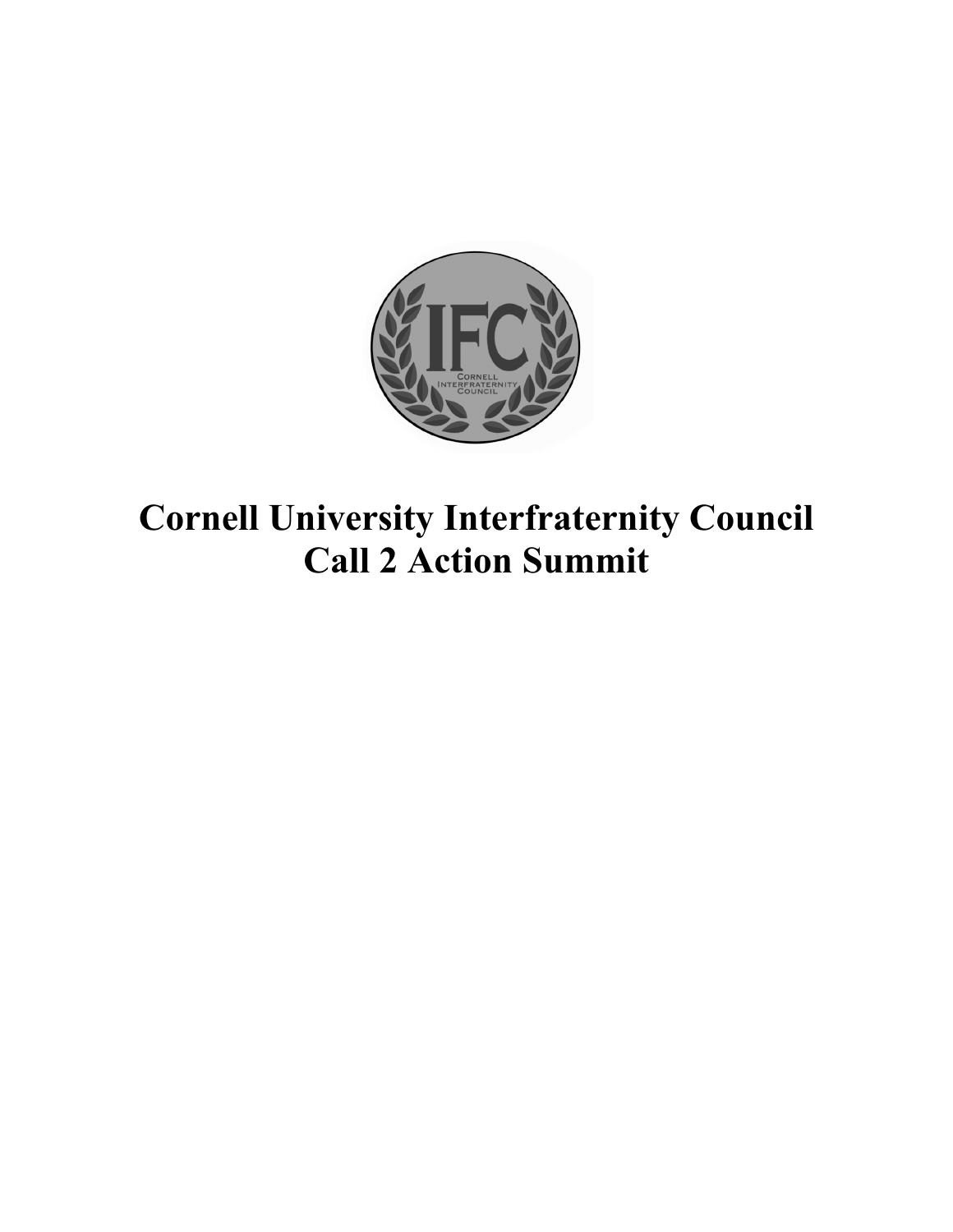

## **Cornell University Interfraternity Council Minimum GPA Recruitment Resolution**

**Whereas** the members of the Cornell University Interfraternity Council recognize academics as a core value;

**Whereas** the members of the Cornell University Interfraternity Council find membership in a fraternity to be a privilege;

**Be it therefore resolved** that a minimum GPA of 2.25 is required to join a fraternity

**Be it further resolved that**, if a prospective member of a fraternity has a GPA below a 2.25, that individual may appeal to the Interfraternity Council and with the permission of the Interfraternity Council President and Vice-President for Recruitment be granted permission to join a fraternity.

This appeals process will consist of a written document describing the individuals majors, minors, concentrations, and extracurricular activities, why the individual is interested in joining a fraternity at Cornell University, why the individual feels they will be a positive addition to the Cornell Greek Community, why the individual was unable to maintain a cumulative GPA above a 2.25, and how the individual plans on increasing their GPA to a level above a 2.25 after joining a fraternity.

In the appeals process special consideration will be given to an individuals extracurricular activities as well as the mean GPA within their college or major.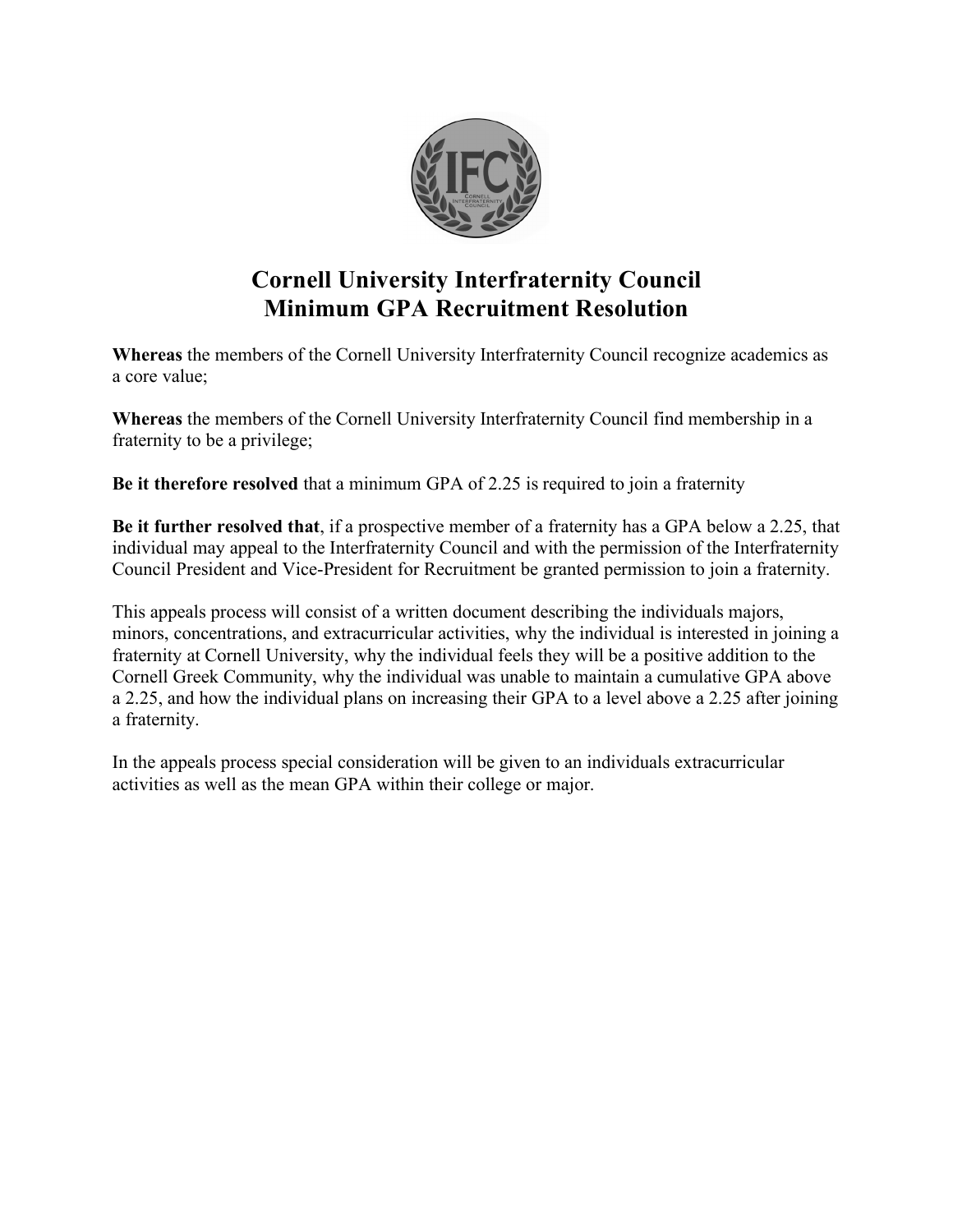

## **Cornell University Interfraternity Council New Member Academic Success Resolution**

**Whereas** the members of the Cornell University Interfraternity Council recognize academics as a core value;

**Whereas** the members of the Cornell Interfraternity Council recognize new members as any individuals who accept bids or who have been initiated during the current semester;

**Whereas** the members of the Cornell University Interfraternity Council understand that the academic responsibilities of its new members are a priority during the new member education process;

**Whereas** the members of the Cornell University Interfraternity Council understand that the new member education period is a time where chapters should work to teach and reinforce good study habits that improve the academics of it's new members;

**Be it therefore resolved** that if the average GPA of a new member class drops:

- 0.3-0.4 grade points below the new member classes average cumulative GPA prior to membership a chapter will be subject to an automatic 4 weeks of social probation effective on the first day of classes the following semester
- 0.4 grade points and above that classes average cumulative GPA prior to membership a chapter will be subject to an automatic 8 weeks of social probation effective the first day of classes the following semester

**Be it further resolved that** a chapter may appeal this decision to the Greek Judicial Board after citing extenuating circumstances that explain the drop in their new member classes GPA with special attention to new member classes with a total membership below 10.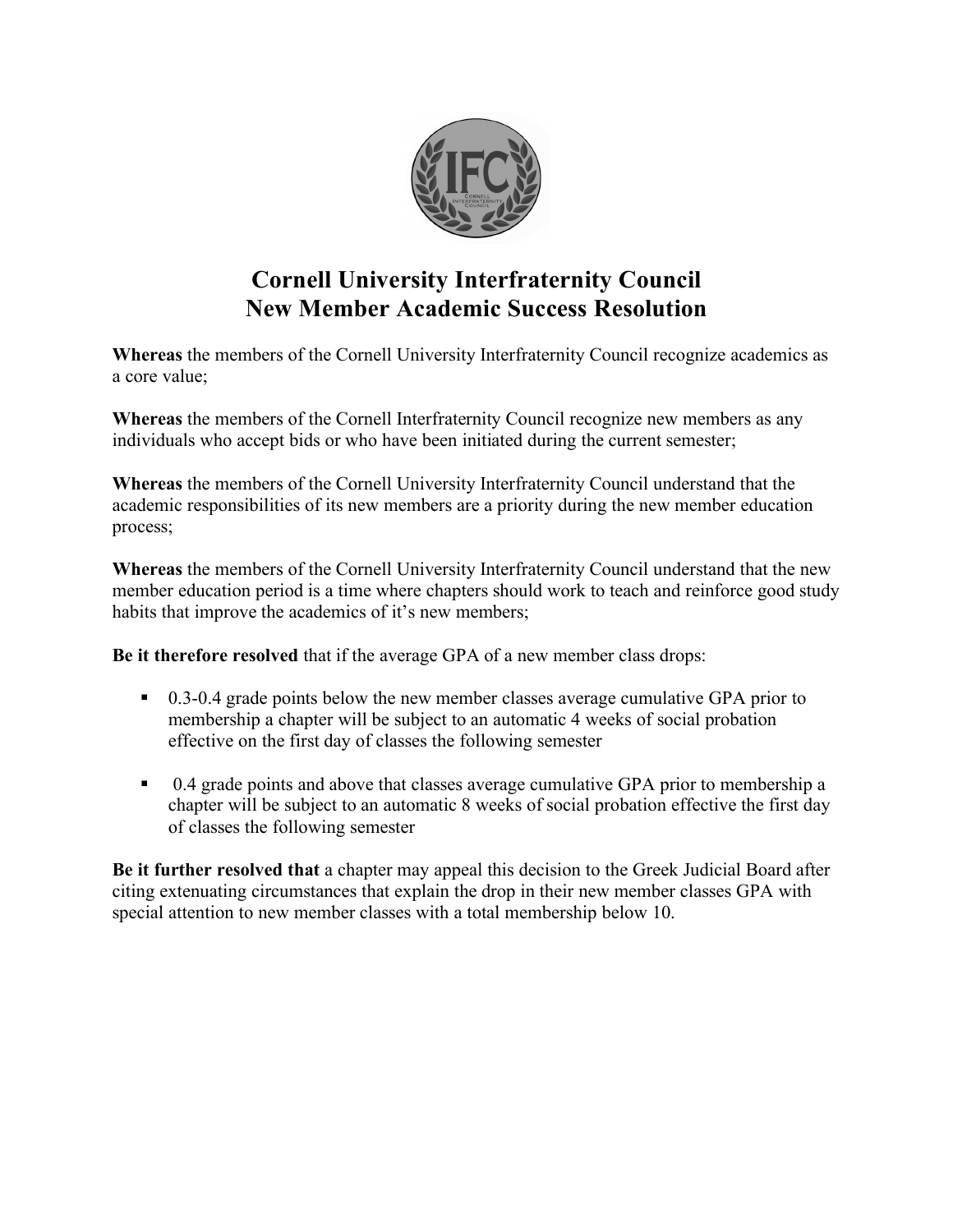

# **Cornell University Interfraternity Council New Member Education Resolution**

**Whereas** the members of the Cornell University Interfraternity Council find that the new member education process should be one based on values;

**Whereas** the members of the Cornell Interfraternity Council recognize new members as any individuals who accept bids or who have been initiated during the current semester;

**Whereas** the members of the Interfraternity Council find that the goal of the new member education process is to build a more competent and sustainable brotherhood;

**Whereas** the members of the Cornell University Interfraternity should work to follow the new member education processes recommended by their national organizations;

**Whereas** the members of the Cornell University Interfraternity Council recommend that chapters look to incorporate the following list of best practices into their new member education processes;

- **Academic Mentors**
- **Study hours**
- Scheduling new member events around the academic and extracurricular obligations of its new members
- $\blacksquare$  A philanthropy and/or service event
- **Programming through Cornell Outdoor Education**
- Education of chapter and Interfraternity Council guidelines and regulations
- Non-alcoholic brotherhood and new member class bonding events
- Chapter History

**Whereas** the members of the Interfraternity Council find that hazing is not an efficient, or acceptable part of the New Member Education process;

**Whereas** the members of the Cornell University Interfraternity Council accepts the definition of hazing as provided by Cornell University Campus Code of Conduct (Title Three, Section II, Z):

"To haze a person. Hazing is defined as an act that, as an explicit or implicit condition for initiation to, admission into, affiliation with, or continued membership in a group or organization, could be seen by a reasonable person as endangering the physical health of an individual or as causing mental distress to an individual through, for example, humiliating, intimidating, or demeaning treatment; destroys or removes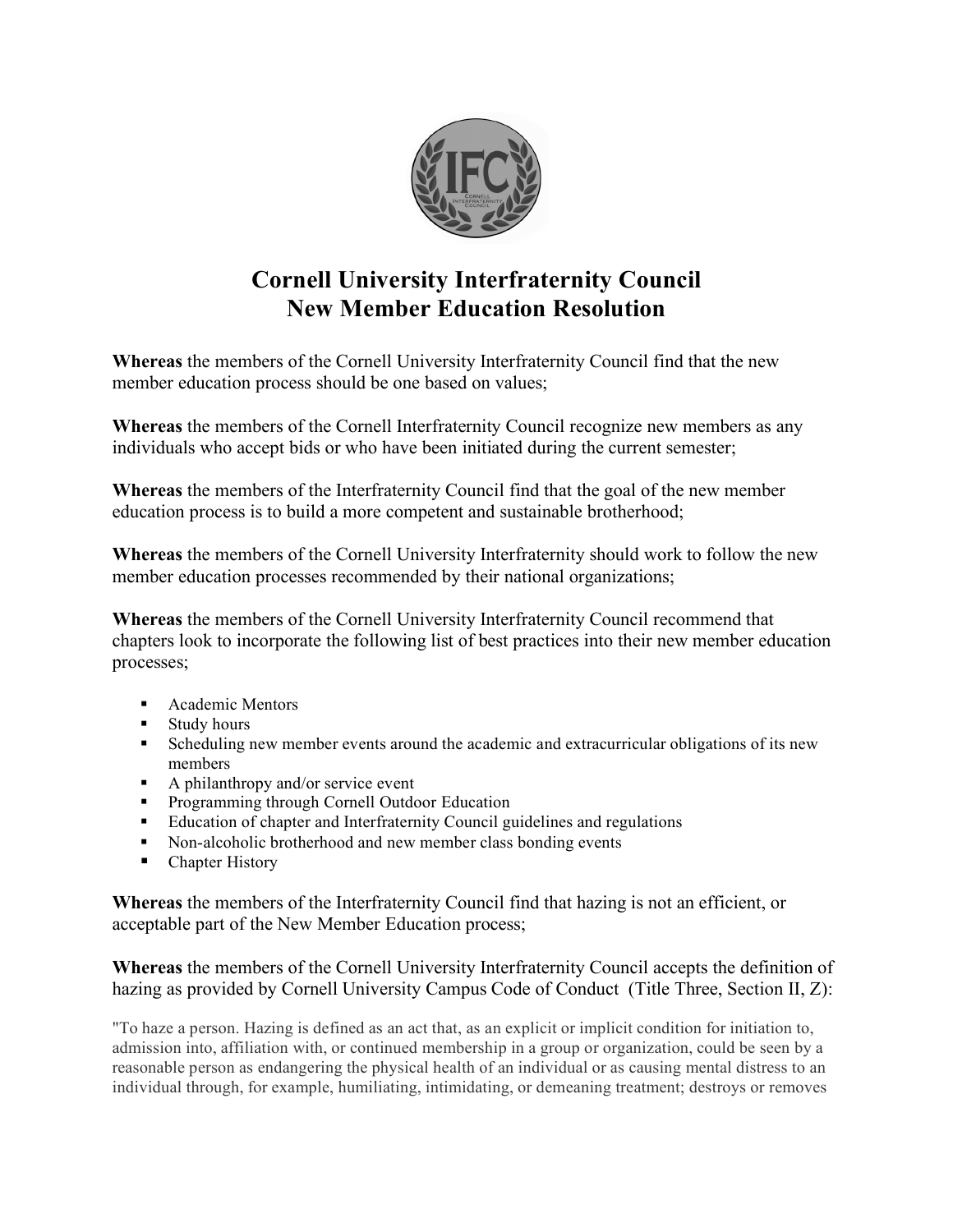public or private property; involves the consumption of alcohol, other drugs, or other substances; or violates any of the policies of the university."

**Whereas** the members of the Cornell University Interfraternity Council understands that hazing includes but is not limited to:

- Forcing someone to eat food, even food he may like or enjoy, the eating of spoiled foods or raw onions, goldfish or anything an individual refuses to eat
- Publicly wearing apparel which is conspicuous and not "normally" in good taste
- Verbally abusing new members
- Playing extremely loud music or music repeated over and over or any other audible harassment
- Not permitting new members to talk for extended period of time
- Requiring or encouraging new member to act like animals or other objects
- **Members messing up the house or a room for the new members to clean**
- Forcing, requiring or endorsing new members to violate any University or National policy or any local, state, or federal law
- Throwing anything (whipped cream, garbage, water, paint, etc.) at an individual
- Theft of any property under any circumstances
- Assigning or endorsing "pranks", such as stealing, harassing other organizations
- Defacing trees, grounds, or buildings
- Conducting a mandatory new member-related activity between the hours of 12AM and 8AM or awakening individuals during these hours
- **Sleep deprivation**
- Forced nudity (full or partial) at any time
- Forcing or requiring new members to drink alcohol or any other substance
- Forcing new members to spend any amount of time in uncomfortable or cramped quarters
- Paddle swats/hitting of any nature

**Whereas** the members of the Cornell University Interfraternity Council understand that new members are especially vulnerable to peer pressure and a desire to conform to expectations during the new member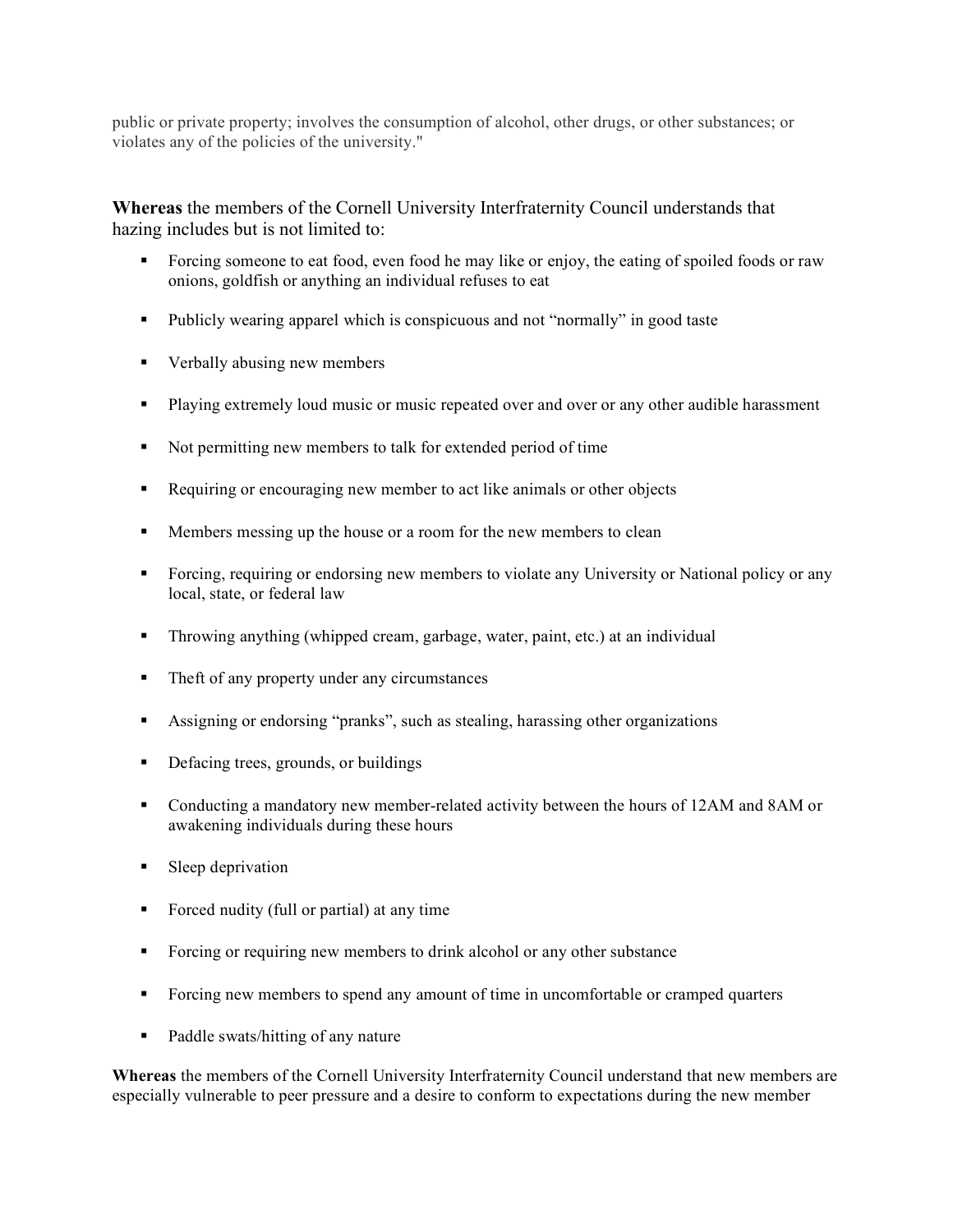process that may lead them to consent to activities that they do now feel comfortable with and would not consent to under normal circumstances;

**Whereas** the members of the Cornell University Interfraternity Council understand that hazing takes on varying levels of severity;

**Be it therefore resolved** hazing be defined by three (3) levels increasing in severity:

Level 1 Hazing: Any action performed by a new member or new member class that is requested, encouraged, or supported by an existing member or group of existing members that the Greek Judicial Board believes could be perceived as hazing as defined by this resolution and should not be present during the new member education process.

Level 2 Hazing: Any action performed by a new member or new member class that is requested, encouraged, or supported by an existing member or group of existing members that the Greek Judicial Board clearly identifies as hazing as defined by this resolution and should not be present during the new member education process.

Level 3 Hazing: Any action performed by a new member or new member class that is requested, encouraged, or supported by an existing member or group of existing members that the Greek Judicial Board clearly identifies as hazing as defined by this resolution, that should not be present during the new member education process, and puts the health and safety of an individual in immediate danger.

**Be it further resolved that** the minimum sanction each level of hazing be:

Level 1 Hazing:

- An official warning
- An educational sanction
- $\blacksquare$  \$100 fine

#### Level 2 Hazing:

- One year of disciplinary probation
- An educational sanction
- 4 weeks of social probation
- $\blacksquare$  A \$500 fine
- If the Greek Judicial Board finds a chapter guilty of Level 2 Hazing twice in a 2 year period they will be referred to the Chapter Review Board with the recommendation that their University recognition be revoked for a minimum of one year.

Level 3 Hazing:

- **Immediate referral to the Chapter Review Board with the recommendation that their** University recognition be revoked for a minimum of one year.
- **Immediate social probation until a decision is made by the Chapter Review Board.**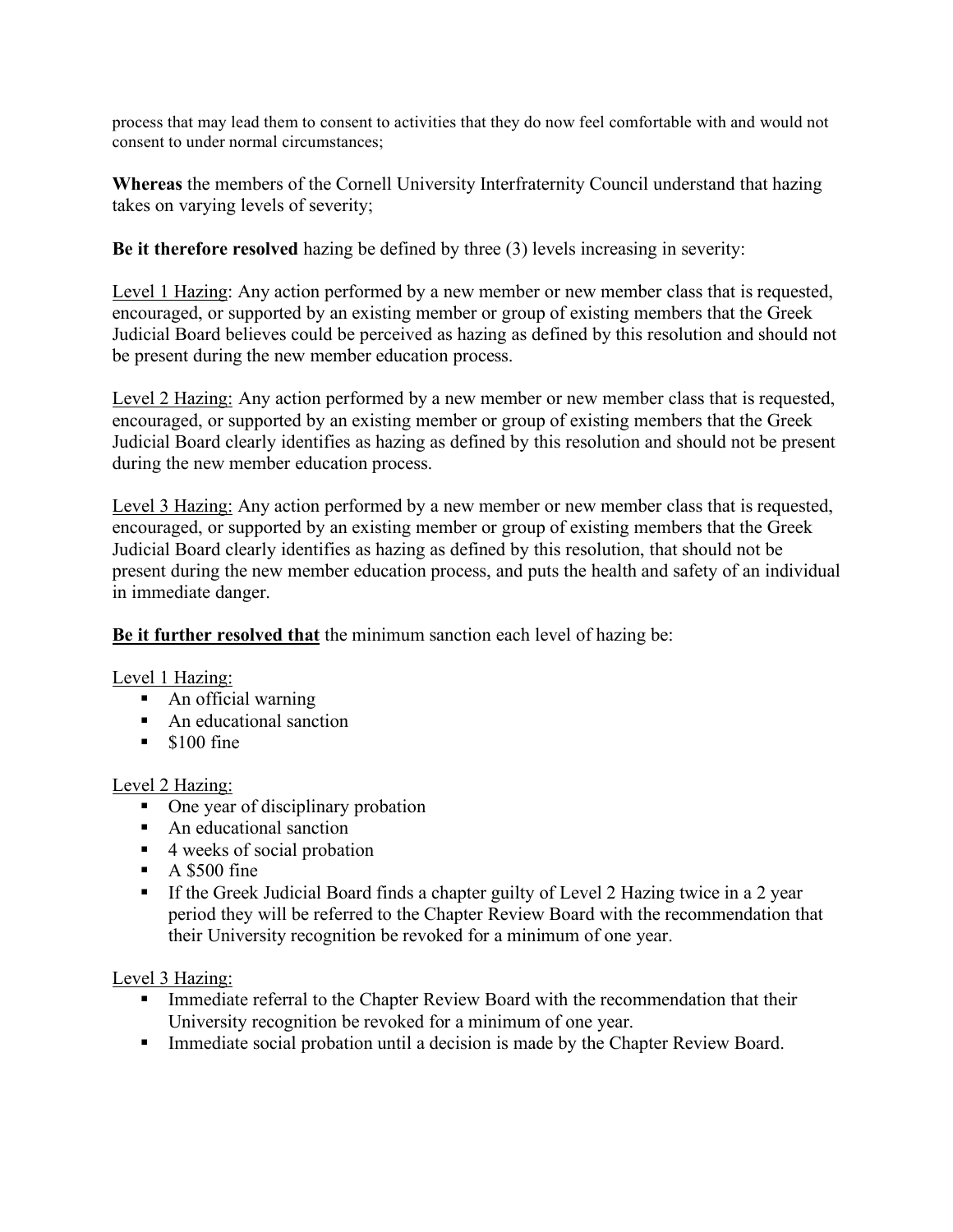

# **Cornell University Interfraternity Council Resolution to Amend the Event Management Guidelines**

**Whereas** the members of the Cornell University Interfraternity Council understand that large scale social events with alcohol place chapters at an increased level of liability;

**Whereas** the members of the Cornell University Interfraternity Council understand that it is neither a priority nor an obligation of their chapters to be the sole providers of nightly social events to Cornell University students;

**Whereas** the members of the Cornell University Interfraternity Council understand the need to ensure that recruitment is based on core values;

**Be it therefore resolved that** the Interfraternity Council amend the Event Management Guidelines by:

Inserting a new item labeled "b" to Article III, Section B(3) stating:

Chapters are allowed to register a maximum of 3 Non-Catered Invites per semester.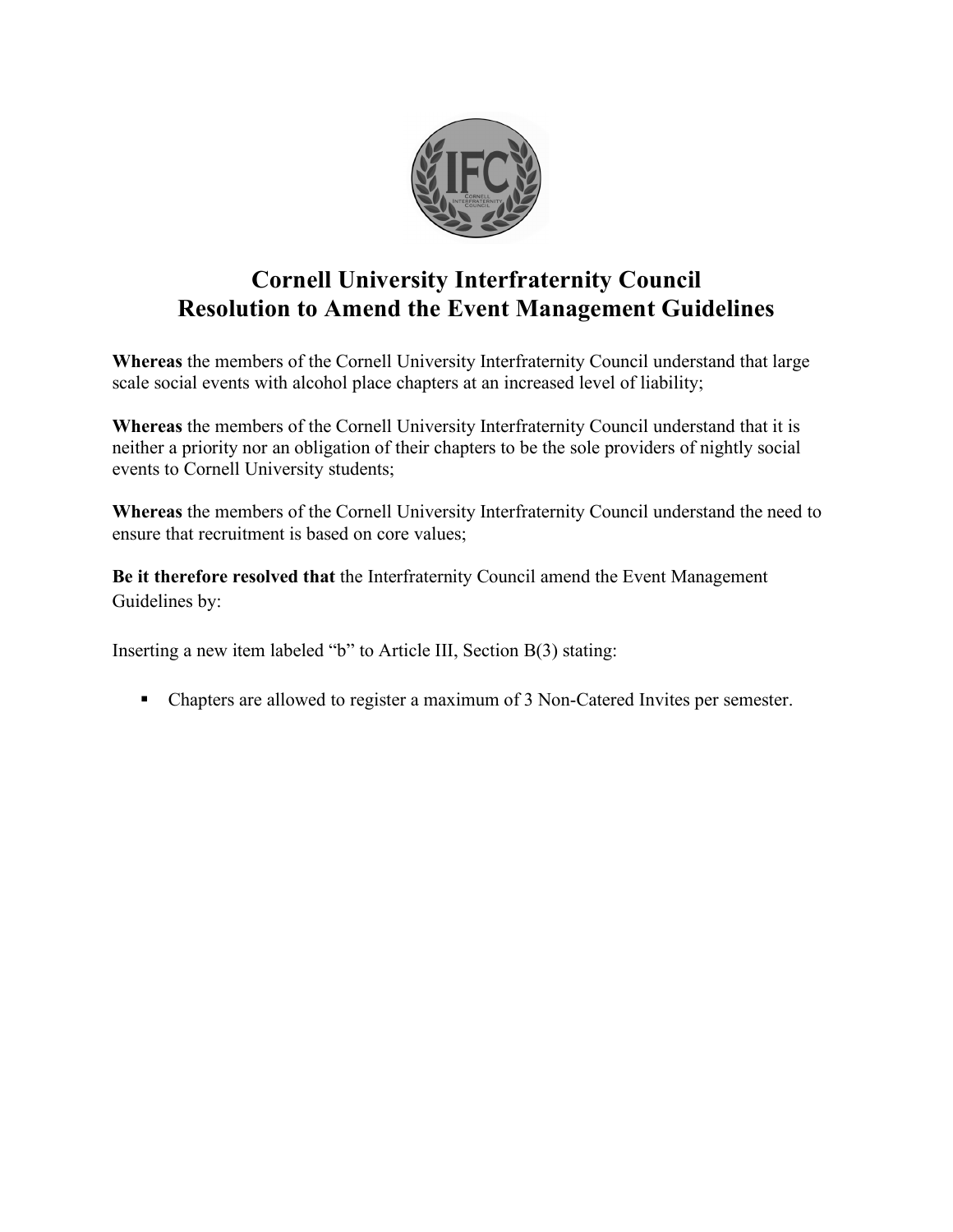

# **Cornell University Interfraternity Council Resolution to Amend the Event Management Guidelines**

**Whereas** the members of the Cornell University Interfraternity Council understand that outdoor social events can be conducted in a safe and controlled manner when certain guidelines and regulations are enforced;

**Be it therefore resolved** that the Interfraternity Council amend the Event Management Guidelines by:

- Inserting Article III Section A(8) stating:
	- 8. **Outdoor event**. Any event hosted on either (1) the physical grounds of a chapter facility; (2) balcony, patio, deck or other covered/uncovered outdoor area of the chapter facility. Outdoor events are by invitation only, have a ratio of one member per one guest with a cap of 150 people, and can be held between the hours of 12PM – 8PM.
- **Inserting Article III Section B(10) stating:**

Additional requirements for registering Outdoor events with alcohol:

- a. Events must be registered with the OFSA 3 weeks prior to the date of the event.
- b. A security plan for the event is to be delivered to the Interfraternity Council President and Interfraternity Council Vice President for Judicial Affairs three (3) weeks before the date of the event.
- c. The Interfraternity Council President and Interfraternity Council Vice President for Judicial Affairs must approve the event. When necessary, the Interfraternity Council President and Interfraternity Council Vice President for Judicial Affairs are to consult with University and city officials regarding the logistics of an outdoor event. The Interfraternity Council President and Interfraternity Council Vice President for Judicial Affairs may require that changes be made to the event prior to their approval (i.e. hiring professional security to monitor the event)
- d. Chapters are required to obtain a noise permit for the event.
- e. The event area must be fenced in with only 1 entry and exit point.
- f. No alcohol can be present outside of the approved designated location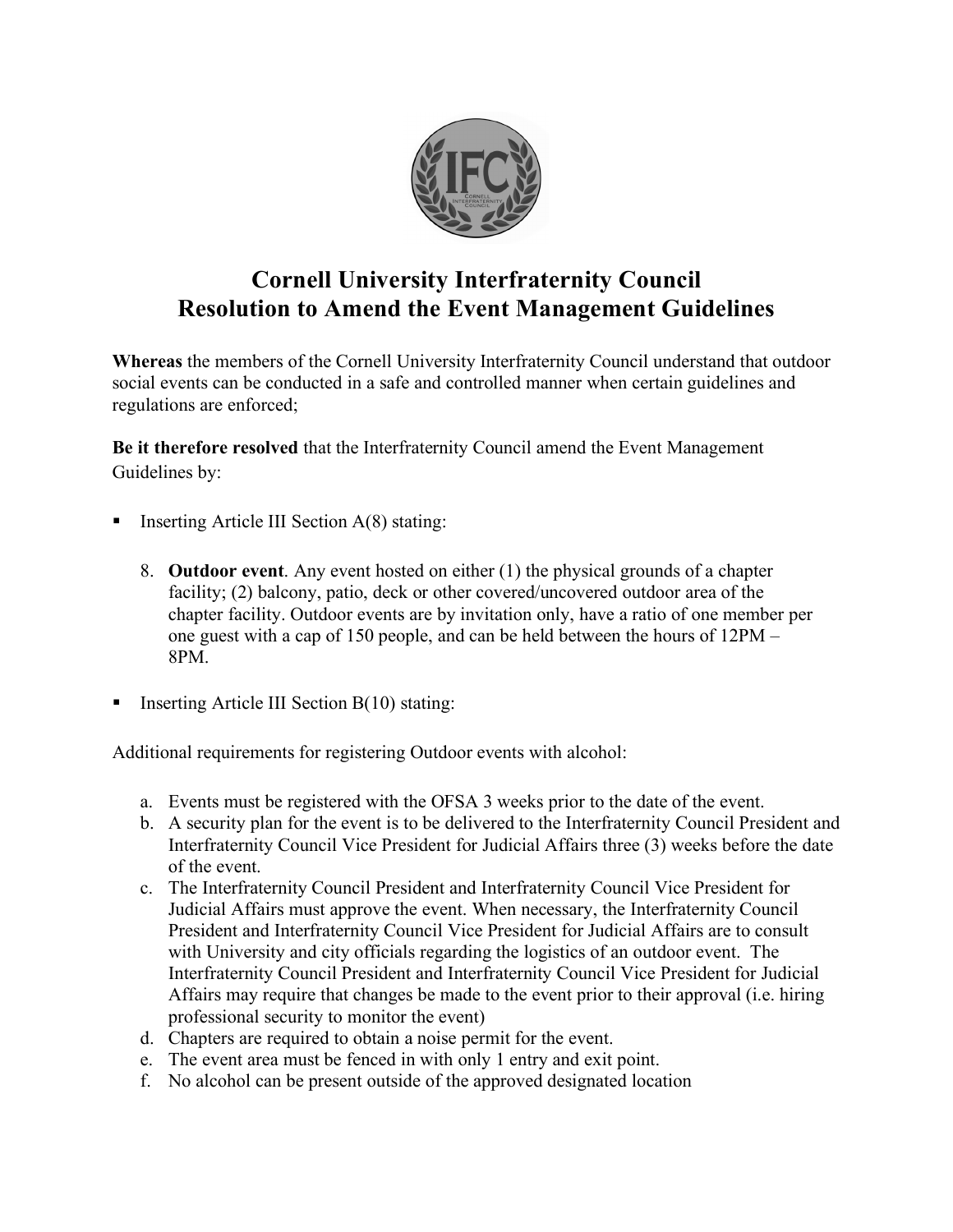■ Removing Article III Section D(6) stating: "No alcohol shall be served or consumed outdoors"